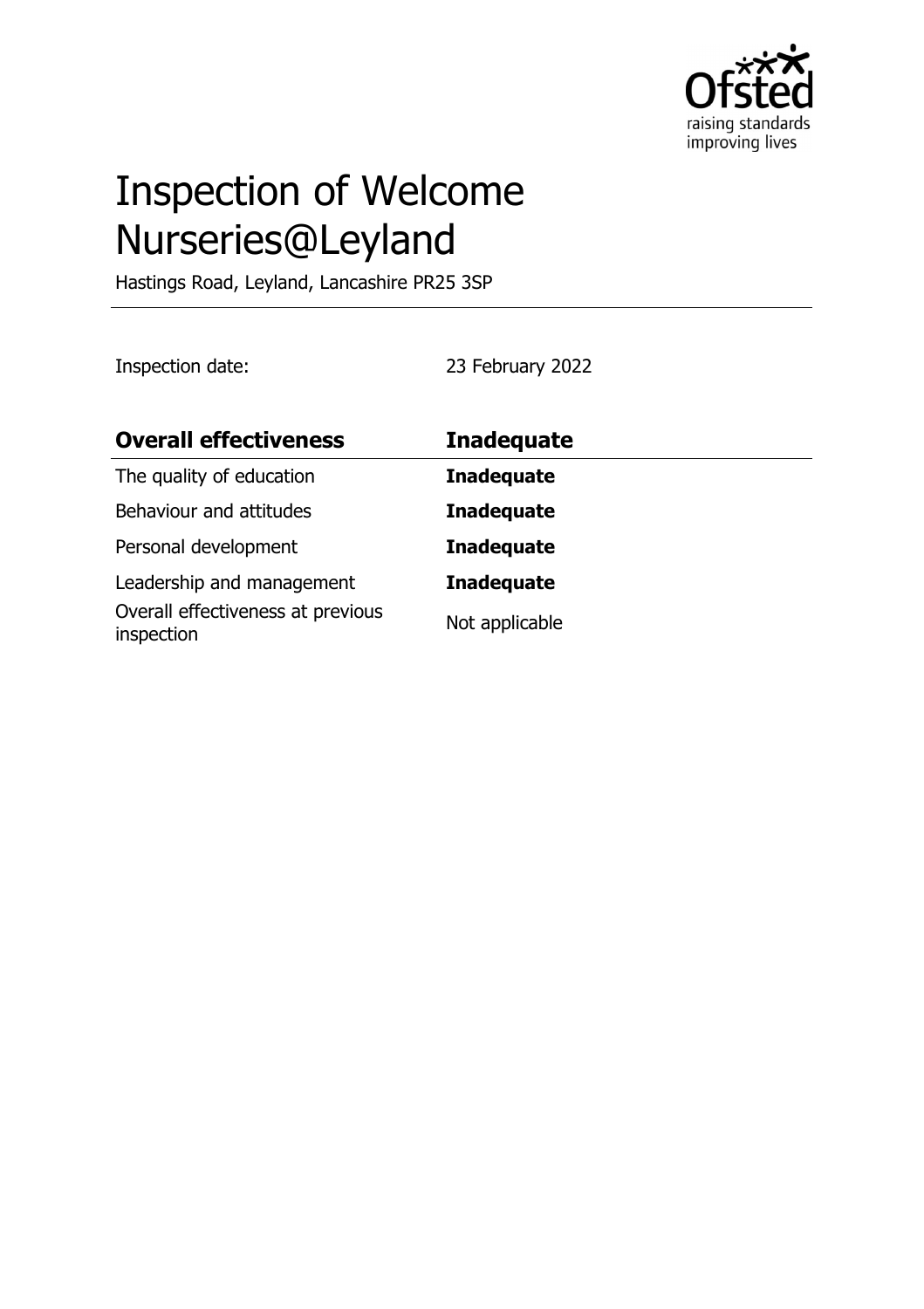

# **What is it like to attend this early years setting?**

#### **The provision is inadequate**

Children's safety and well-being are at considerable risk in this nursery. Leaders do not ensure that all staff are suitable to work with children before allowing them to undertake children's personal care routines.

Leaders' expectations of what children can achieve are not high enough. Educational programmes are not well planned or sequenced. They do not give children the skills and knowledge they need for the next stage in their development. Activities lack challenge and depth and do not promote a love of learning. As a consequence, the environment is chaotic and unorganised. Children do not behave in a positive manner and often push and hurt their friends. The noise level in the pre-school room is overwhelmingly loud. Children, particularly those with a speech and language delay, are unable to engage or concentrate. Therefore, they do not make the progress they are capable of.

Children have adapted well to the changes due to COVID-19. They understand that their parents no longer enter the playrooms. Children arrive happy and confident to enter the nursery with staff.

## **What does the early years setting do well and what does it need to do better?**

- On the day of inspection, required documents, such as qualification certificates for the new manager, were not available. The arrangements for supervision, coaching and mentoring are weak. Leaders do not provide accurate feedback to help staff to improve their knowledge and skills. They identify a range of training courses for staff to complete. However, the list is overwhelming and not specific to their individual needs. For instance, leaders do not ensure that staff caring for babies have received the appropriate training to do so. This has a negative impact on the quality of care and education that children receive. That said, the new manager has some action plans in place to help her to improve the quality of the nursery. However, these are yet to be implemented.
- The curriculum intent is unclear and poorly implemented. Leaders do not have a good understanding of what they want children to learn. Staff do not plan interesting and exciting activities that build on children's prior knowledge. For example, during a letter recognition activity, most-able children are not sufficiently challenged. This means they lose interest quickly and lack the motivation to learn. Consequently, children demonstrate poor behaviour and a short concentration span.
- $\blacksquare$  Support for children with special educational needs and/or disabilities (SEND) and those who receive additional funding is poor. There are occasions when children with SEND are left to occupy themselves for a long time. Targeted learning plans in place to support children with SEND are not accurate or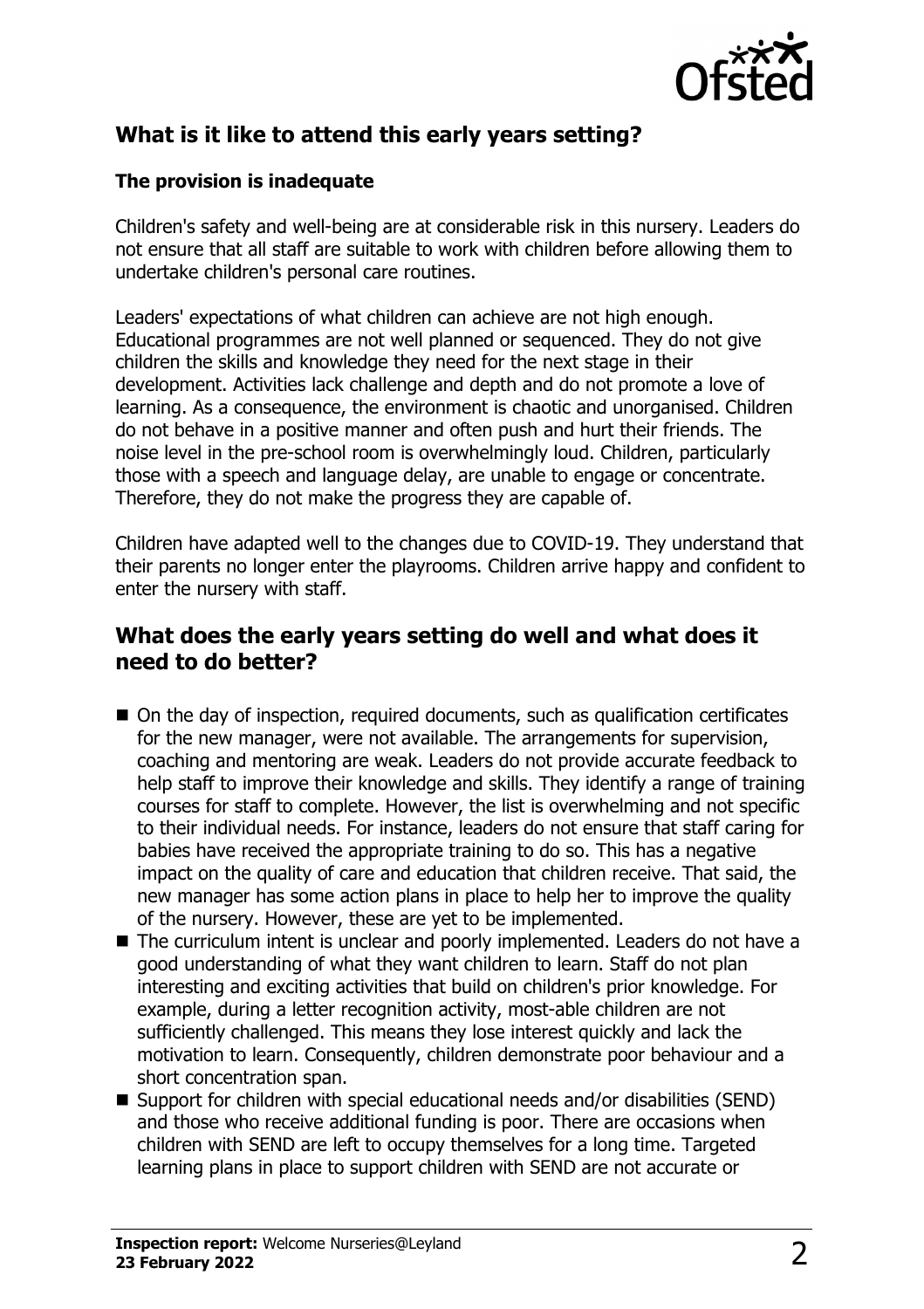

measurable. Additionally, they are not reviewed for significant periods of time. This means staff do not have a good understanding of children's next steps in learning. Leaders do not use additional funding, such as early years pupil premium, for children it is allocated to. This does not help to narrow the gaps in learning and puts children at a significant disadvantage.

- $\blacksquare$  The key-person system in the baby room is not effective. There are some days when babies do not have a nominated key person due to staff shift patterns. Staff caring for babies on these days do not know them well enough. They do not have the information they need to meet their individual learning needs. This means activities in this room are not focused on what children need to learn next and lack any real purpose. That said, children in the other rooms have lovely bonds with their key persons.
- $\blacksquare$  Partnerships with parents are weak. The two-way flow of information between staff and parents is inconsistent. Parents are not aware of important information about their child's development, such as targeted support plans. They are not supported to extend children's learning at home. This does not promote the continuity of care and learning for children. That said, parents report that children are happy and settled at the nursery.
- $\blacksquare$  The children in the toddler room have more opportunities to engage in learning. Overall, the room is calmer and quieter. Staff teach children how to distinguish between 'big' and 'small'. They sing familiar songs that excite children and encourage them to join in. Children learn to role play different parts of songs with their friends. This helps to promote children's speaking skills.

## **Safeguarding**

The arrangements for safeguarding are not effective.

The procedures for safe recruitment are weak. Leaders fail to check the suitability of new apprentices working at the nursery. They incorrectly assume that training providers carry out the appropriate checks. Leaders allow these staff members to change children's nappies. This compromises children's safety. That said, staff and leaders have a good understanding of the signs and symptoms of abuse. They know the procedures for referring concerns about a child's welfare. Staff have a secure understanding of the indicators that a child or family may be at risk of being drawn into extreme behaviours. Leaders keep up-to-date risk assessments to ensure the environment is safe for children.

## **What does the setting need to do to improve?**

**To meet the requirements of the early years foundation stage and Childcare Register the provider must:**

| <b>Due</b><br>- -<br>uale<br>- |
|--------------------------------|
|--------------------------------|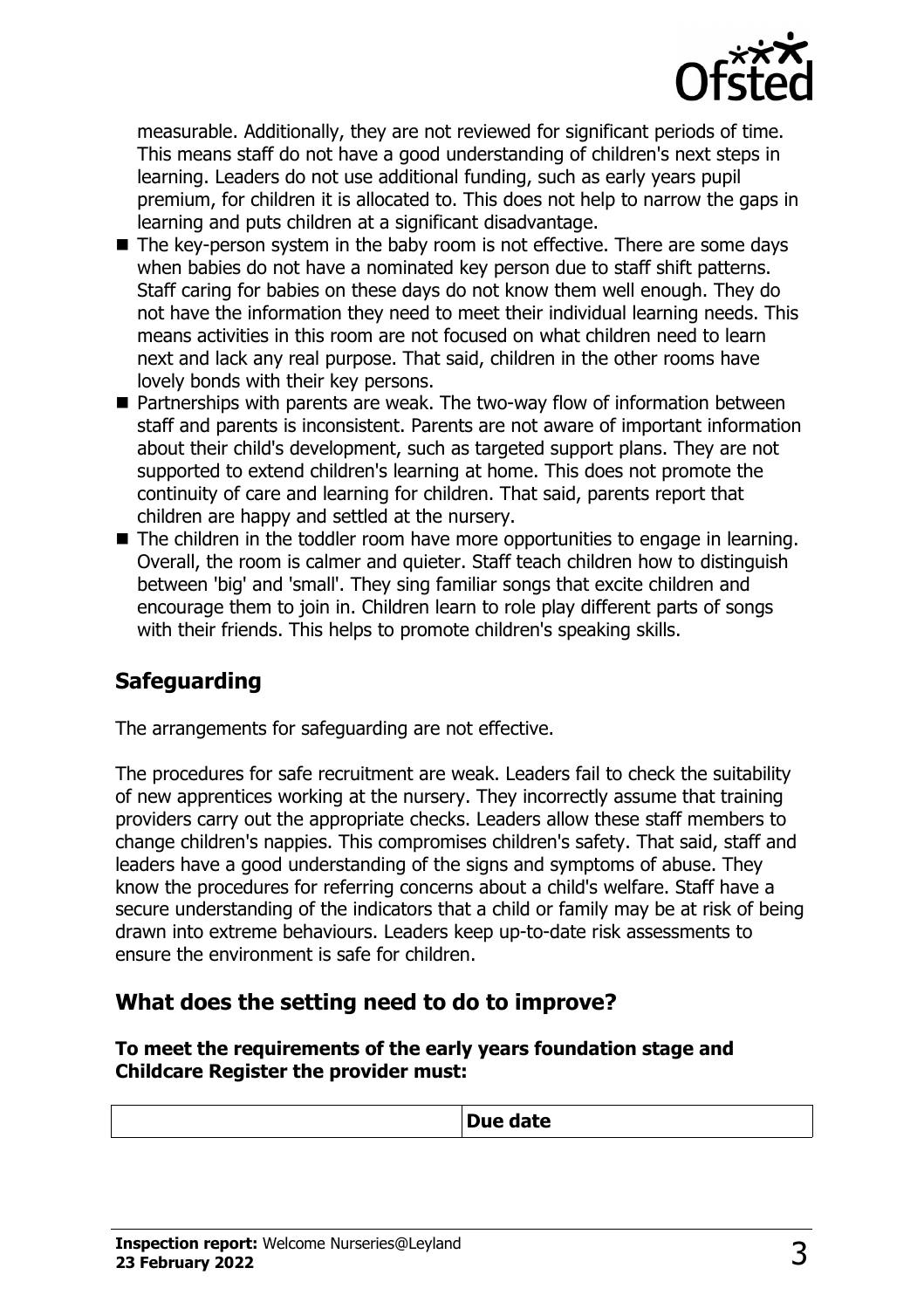

| ensure safe recruitment procedures are<br>followed and obtain Disclosure and<br>Barring Service checks for all staff                                   | 06/04/2022 |
|--------------------------------------------------------------------------------------------------------------------------------------------------------|------------|
| implement an effective key-person<br>system in the baby room that ensures<br>babies' individual learning needs are met                                 | 23/03/2022 |
| implement effective procedures for<br>supporting children with SEND to ensure<br>they make progress in their learning                                  | 23/03/2022 |
| implement robust procedures for<br>supervision, coaching and mentoring to<br>raise the quality of education to a good<br>level                         | 23/03/2022 |
| ensure staff working with babies have<br>received the appropriate training                                                                             | 06/04/2022 |
| improve partnership working with<br>parents to ensure they are aware of<br>children's targeted learning plans and<br>how these can be promoted at home | 06/04/2022 |
| ensure leaders implement a broad and<br>interesting curriculum that builds on<br>children's prior knowledge.                                           | 06/04/2022 |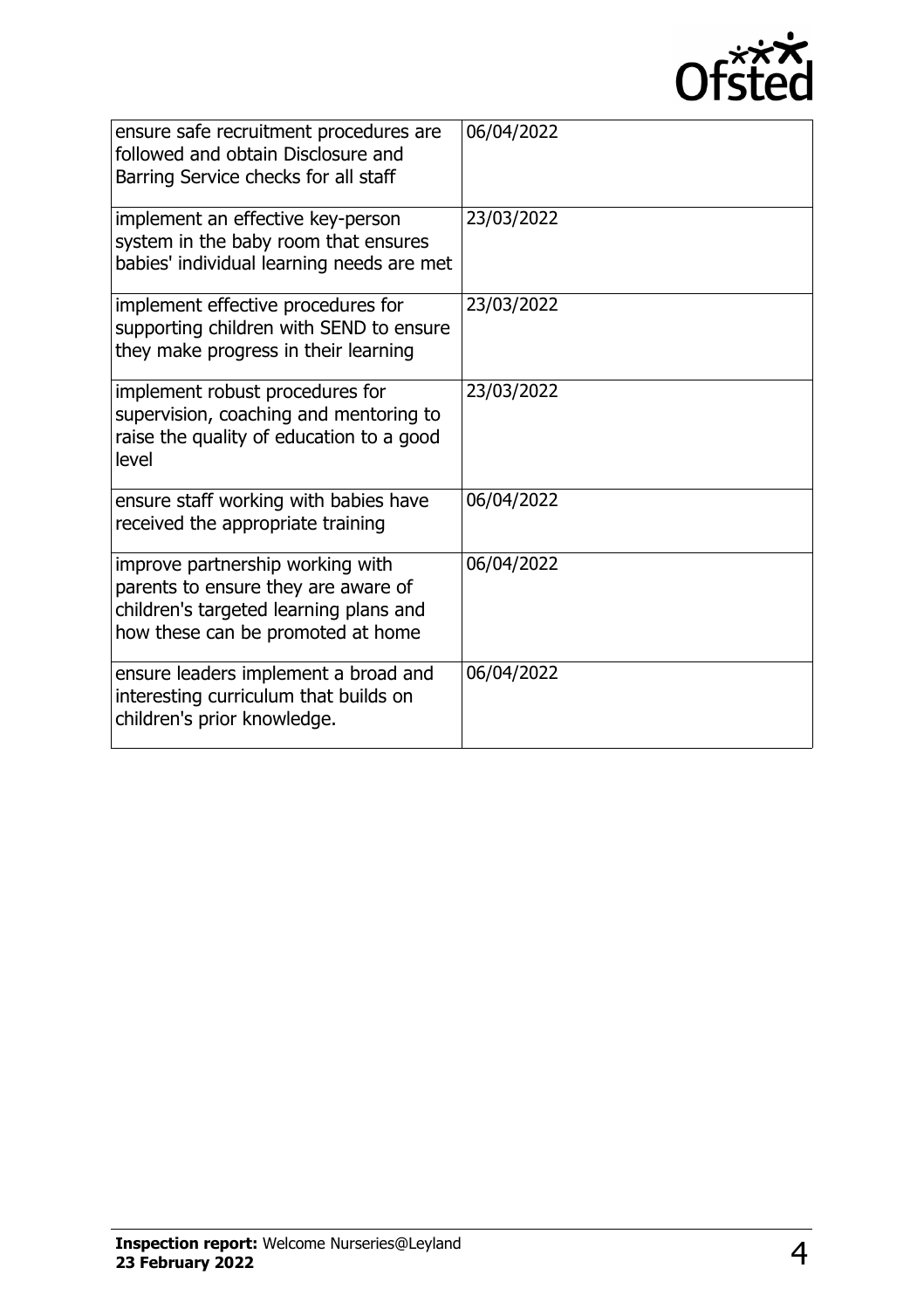

| <b>Setting details</b>                         |                                                        |
|------------------------------------------------|--------------------------------------------------------|
| Unique reference number                        | 2589092                                                |
| <b>Local authority</b>                         | Lancashire                                             |
| <b>Inspection number</b>                       | 10225602                                               |
| <b>Type of provision</b>                       | Childcare on non-domestic premises                     |
| <b>Registers</b>                               | Early Years Register, Compulsory Childcare<br>Register |
| Day care type                                  | Full day care                                          |
| Age range of children at time of<br>inspection | $0$ to $4$                                             |
| <b>Total number of places</b>                  | 65                                                     |
| Number of children on roll                     | 44                                                     |
| Name of registered person                      | <b>Welcome Nurseries Ltd</b>                           |
| Registered person unique<br>reference number   | 2576357                                                |
| <b>Telephone number</b>                        | 01772623709                                            |
| Date of previous inspection                    | Not applicable                                         |

## **Information about this early years setting**

Welcome Nurseries@Leyland registered in 2020. The nursery employs nine members of childcare staff. Of these, seven hold appropriate early years qualifications at level 3. The nursery opens from Monday to Friday, all year round. Sessions are from 7.30am until 6pm. The nursery provides funded early education for two-, three- and four-year-old children.

## **Information about this inspection**

#### **Inspector**

Kayte Farrell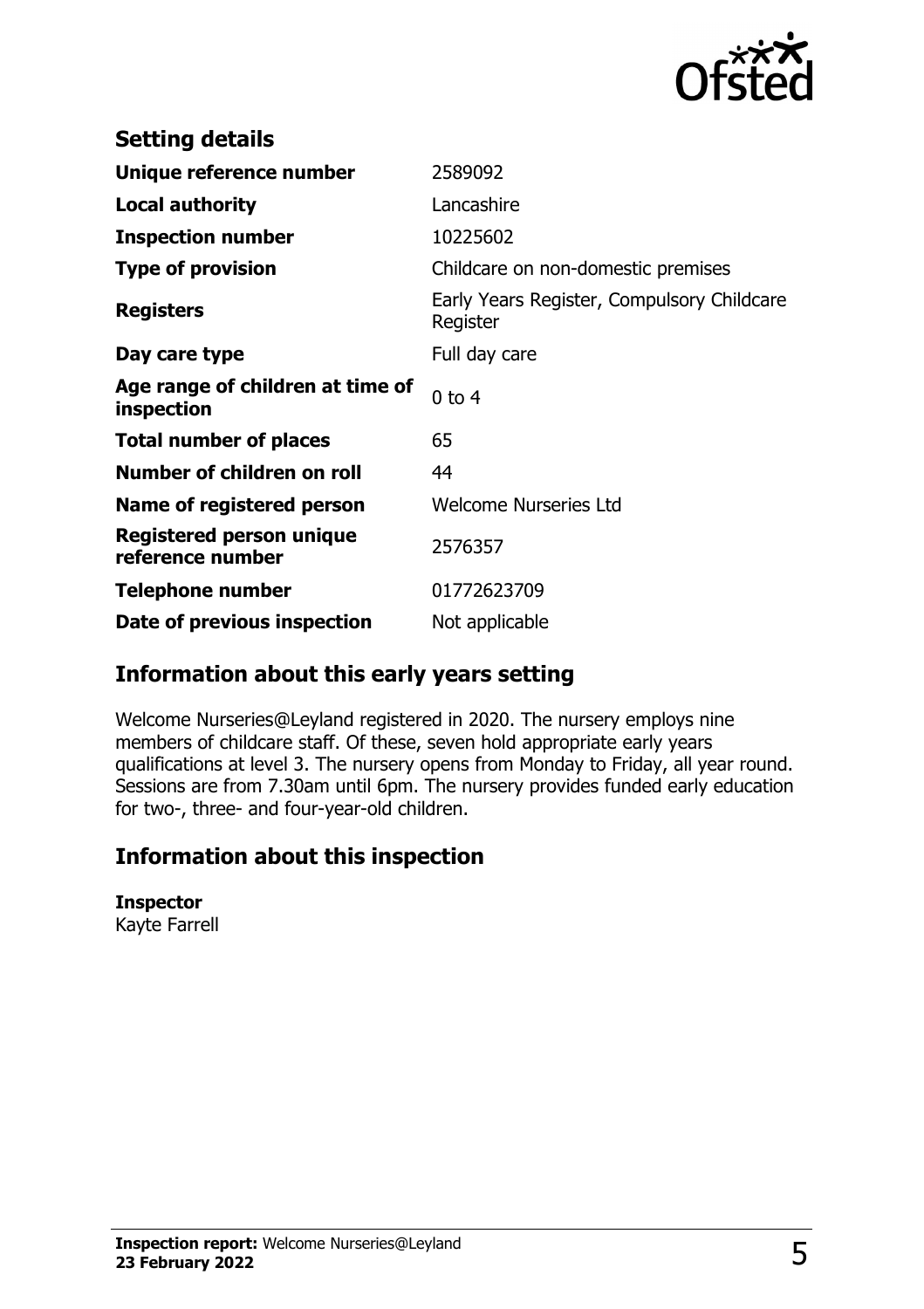

#### **Inspection activities**

- $\blacksquare$  This was the first routine inspection the setting received since the COVID-19 pandemic began. The inspector discussed the impact of the pandemic with the provider and has taken that into account in their evaluation of the setting.
- $\blacksquare$  We carried out this inspection as a result of a risk assessment, following information we received about the provider.
- $\blacksquare$  The manager gave the inspector a tour of the nursery and discussed how the curriculum is planned and implemented.
- The inspector observed the quality of education, indoors and outdoors, and evaluated the impact on children's learning.
- $\blacksquare$  Discussions were held with staff, parents and children at appropriate times throughout the inspection.
- $\blacksquare$  A leadership and management meeting was held with the regional manager, the manager of the nursery and the inspector. Documentation relating to the suitability of people working with children was checked. The inspector looked at qualification certificates and paediatric first-aid certificates.

We carried out this inspection under sections 49 and 50 of the Childcare Act 2006 on the quality and standards of provision that is registered on the Early Years Register. The registered person must ensure that this provision complies with the statutory framework for children's learning, development and care, known as the early years foundation stage.

If you are not happy with the inspection or the report, you can [complain to Ofsted](http://www.gov.uk/complain-ofsted-report).